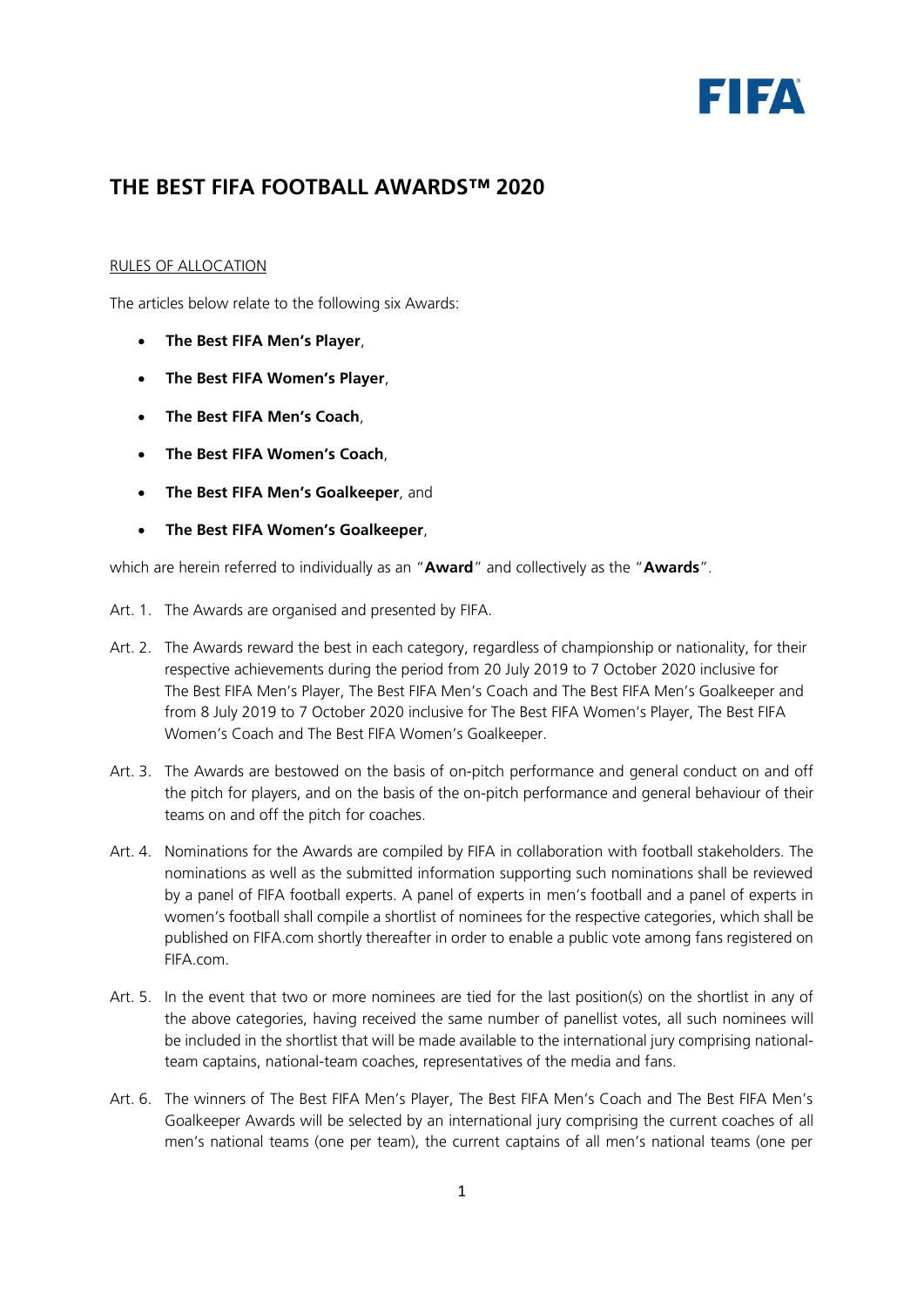

team), one specialist journalist from each territory represented by a national team and fans from all over the world registered on FIFA.com.

- Art. 7. The winners of The Best FIFA Women's Player, The Best FIFA Women's Coach and The Best FIFA Women's Goalkeeper Awards will be selected by an international jury comprising the current coaches of all women's national teams (one per team), the current captains of all women's national teams (one per team), one specialist journalist from each territory represented by a national team and fans from all over the world registered on FIFA.com.
- Art. 8 Each of the four groups of voters within the jury has the same electoral weight irrespective of the actual number of voters in those groups (i.e. the votes of the coaches, the captains, the specialist journalists and the fans shall each make up one quarter of the poll, notwithstanding the number of voters in each group). The coaches', captains' and journalists' individual votes shall be published on FIFA.com. For the avoidance of doubt:
	- a) Captains of national teams may vote for coaches from the national team they represent.
	- b) Captains and coaches of national teams may vote for players from the national team they represent.
	- c) Nominated captains and coaches are not permitted to vote for themselves.
	- d) Specialist journalists may vote for players, coaches and goalkeepers who are from their own country or who represent clubs affiliated to their own country.
	- e) Fans registered on FIFA.com may vote for any men's and women's football players, coaches and goalkeepers, provided that any such vote is cast fairly and in accordance with these Rules of Allocation.
- Art. 9. Each member of the jury will be requested to nominate, in decreasing order of merit, the three players, three coaches and three goalkeepers whom, in accordance with the criteria set out in articles 2 and 3 above, they consider most deserving of the respective Award. These nominations will respectively be drawn:
	- a) for **The Best FIFA Men's Player** Award, from a shortlist of 11 male players compiled by a panel of experts in men's football representing different FIFA and external football stakeholders;
	- b) for **The Best FIFA Men's Coach** Award, from a shortlist of five men's football coaches compiled by a panel of experts in men's football representing different FIFA and external football stakeholders;
	- c) for **The Best FIFA Men's Goalkeeper** Award, from a shortlist of five men's goalkeepers compiled by a panel of experts in men's football representing different FIFA and external football stakeholders;
	- d) for **The Best FIFA Women's Player** Award, from a shortlist of 11 female players compiled by a panel of experts in women's football representing different FIFA and external football stakeholders;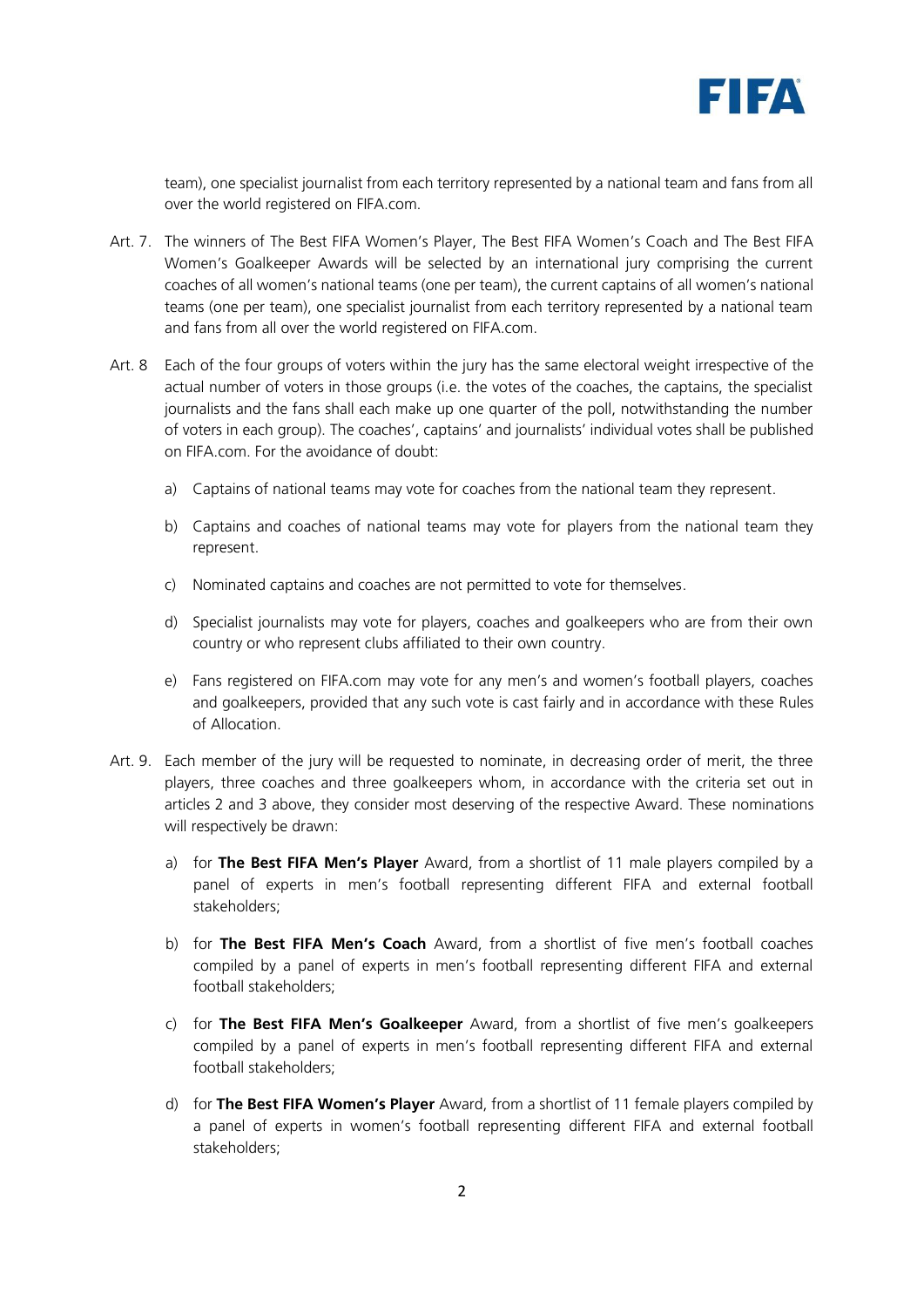

- e) for **The Best FIFA Women's Coach** Award, from a shortlist of five women's football coaches compiled by a panel of experts in women's football representing different FIFA and external football stakeholders; and
- f) for **The Best FIFA Women's Goalkeeper** Award, from a shortlist of five women's goalkeepers compiled by a panel of experts in women's football representing different FIFA and external football stakeholders.
- Art. 10. The three players, three coaches and three goalkeepers nominated by each jury member will receive five points, three points or one point respectively, depending on whether the jury member places the player, coach or goalkeeper first (five points), second (three points) or third (one point).
- Art. 11. The Award is bestowed upon the player, coach or goalkeeper, in each particular Award category, who receives the **most scoring points**, which will be calculated through the application of the procedure detailed below to the four equally weighted jury groups described in article 8 above.

In the case of The Best FIFA Men's Player and The Best FIFA Women's Player, the following procedure will apply to scoring points:

- a) After applying the point system defined in article 10, the first-ranked nominee in a particular group of voters (captains, coaches, media and fans) will receive 13 scoring points for that jury group.
- b) After applying the point system defined in article 10, the second-ranked nominee in a particular group of voters (captains, coaches, media and fans) will receive 11 scoring points for that jury group.
- c) After applying the point system defined in article 10, the third-ranked nominee in a particular group of voters (captains, coaches, media and fans) will receive nine scoring points for that jury group.
- d) After applying the point system defined in article 10, the fourth-ranked nominee in a particular group of voters (captains, coaches, media and fans) will receive eight scoring points for that jury group.
- e) After applying the point system defined in article 10, the fifth-ranked nominee in a particular group of voters (captains, coaches, media and fans) will receive seven scoring points for that jury group.
- f) After applying the point system defined in article 10, the sixth-ranked nominee in a particular group of voters (captains, coaches, media and fans) will receive six scoring points for that jury group.
- g) After applying the point system defined in article 10, the seventh-ranked nominee in a particular group of voters (captains, coaches, media and fans) will receive five scoring points for that jury group.
- h) After applying the point system defined in article 10, the eighth-ranked nominee in a particular group of voters (captains, coaches, media and fans) will receive four scoring points for that jury group.
- i) After applying the point system defined in article 10, the ninth-ranked nominee in a particular group of voters (captains, coaches, media and fans) will receive three scoring points for that jury group.
- j) After applying the point system defined in article 10, the tenth-ranked nominee in a particular group of voters (captains, coaches, media and fans) will receive two scoring points for that jury group.
- k) After applying the point system defined in article 10, the  $11<sup>th</sup>$ -ranked nominee in a particular group of voters (captains, coaches, media and fans) will receive one scoring point for that jury group.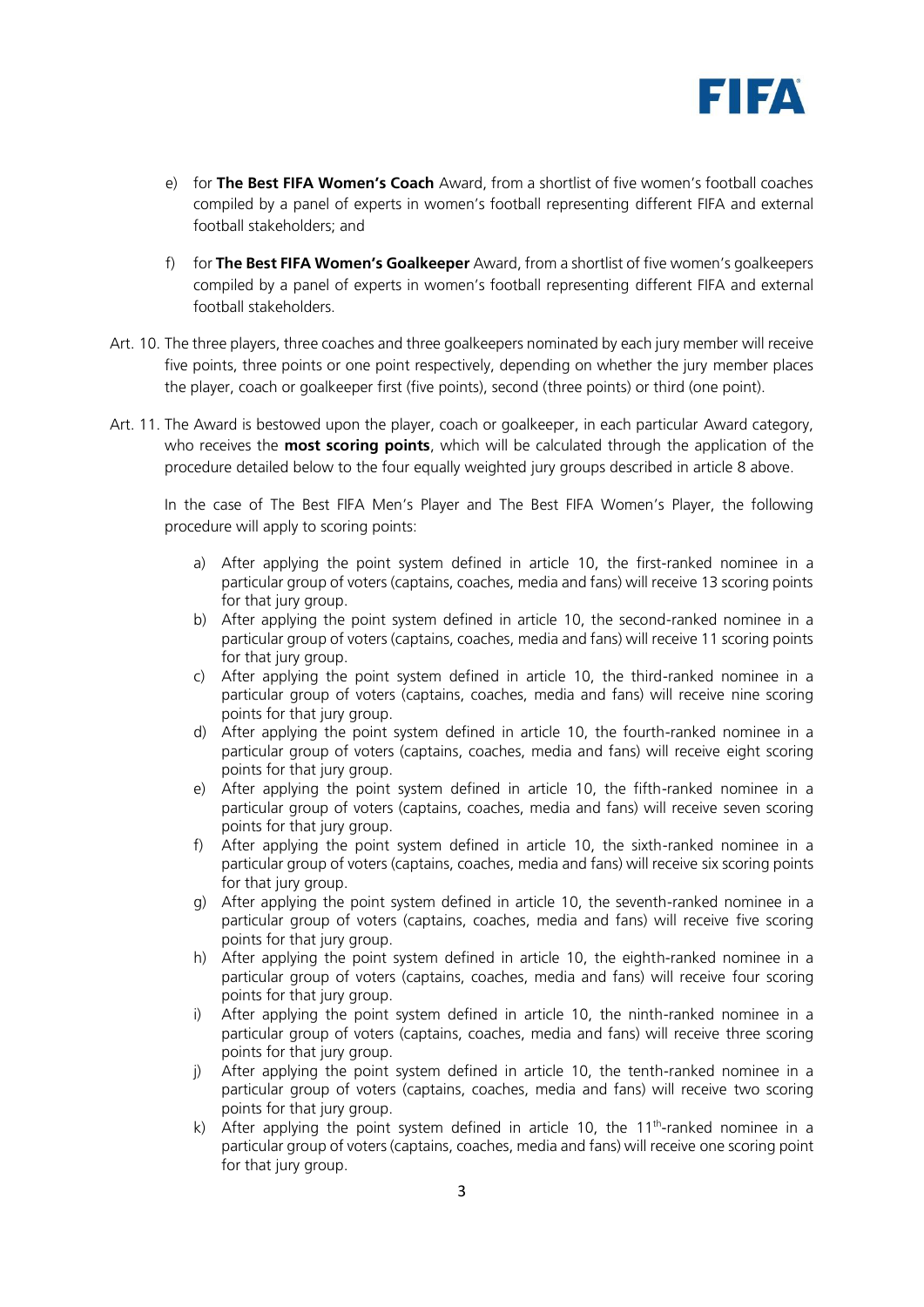

l) After applying the point system defined in article 10, if there are more than 11 shortlisted players because of a tie as described in article 5, any 12<sup>th</sup>- or lower-ranked nominee in a particular group of voters (captains, coaches, media and fans) will not receive any scoring points for that jury group.

In the case of The Best FIFA Men's Coach, The Best FIFA Men's Goalkeeper, The Best FIFA Women's Coach and The Best FIFA Women's Goalkeeper, the following procedure will apply to scoring points:

- a) After applying the point system defined in article 10, the first-ranked nominee in a particular group of voters (captains, coaches, media and fans) will receive seven scoring points for that jury group.
- b) After applying the point system defined in article 10, the second-ranked nominee in a particular group of voters (captains, coaches, media and fans) will receive five scoring points for that jury group.
- c) After applying the point system defined in article 10, the third-ranked nominee in a particular group of voters (captains, coaches, media and fans) will receive three scoring points for that jury group.
- d) After applying the point system defined in article 10, the fourth-ranked nominee in a particular group of voters (captains, coaches, media and fans) will receive two scoring points for that jury group.
- e) After applying the point system defined in article 10, the fifth-ranked nominee in a particular group of voters (captains, coaches, media and fans) will receive one scoring point for that jury group.
- f) After applying the point system defined in article 10, if there are more than five shortlisted players because of a tie as described in article 5, any sixth- or lower-ranked nominee in a particular group of voters (captains, coaches, media and fans) will not receive any scoring points for that jury group.

Once all of the scoring points for each nominee has been determined for each of the four groups of voters, these scoring points will be added up to give all nominees a final score that will determine their overall final position. The Award will be bestowed upon the player, coach or goalkeeper who receives the highest final score.

Art. 12. In the event of a tie for first place after the above procedure has been applied, the player, coach or goalkeeper with the highest number of "five-point" scores from the votes cast by the nominee's own group of voters per article 10 (i.e. for men's players, the votes of men's national-team captains; for men's coaches, the votes of men's national-team coaches; for men's goalkeepers, the votes of men's national-team captains; for women's players, the votes of women's national-team captains; for women's coaches, the votes of women's national-team coaches; and for women's goalkeepers, the votes of women's national-team captains) shall be the winner of the relevant Award. In the event that this also leads to a tie, the player, coach or goalkeeper with the highest number of "three-point" scores from the votes cast by the nominee's own group of voters per article 10 (i.e. for men's players, the votes of men's national-team captains; for men's coaches, the votes of men's national-team coaches; for men's goalkeepers, the votes of men's national-team captains; for women's players, the votes of women's national-team captains; for women's coaches, the votes of women's national-team coaches; and for women's goalkeepers, the votes of women's nationalteam captains) shall be the winner of the relevant Award. In the event that there is still a tie after this procedure, the player, coach or goalkeeper with the highest number of "five-point" scores from the votes cast by the captains, coaches and media per article 10 shall be the winner of the